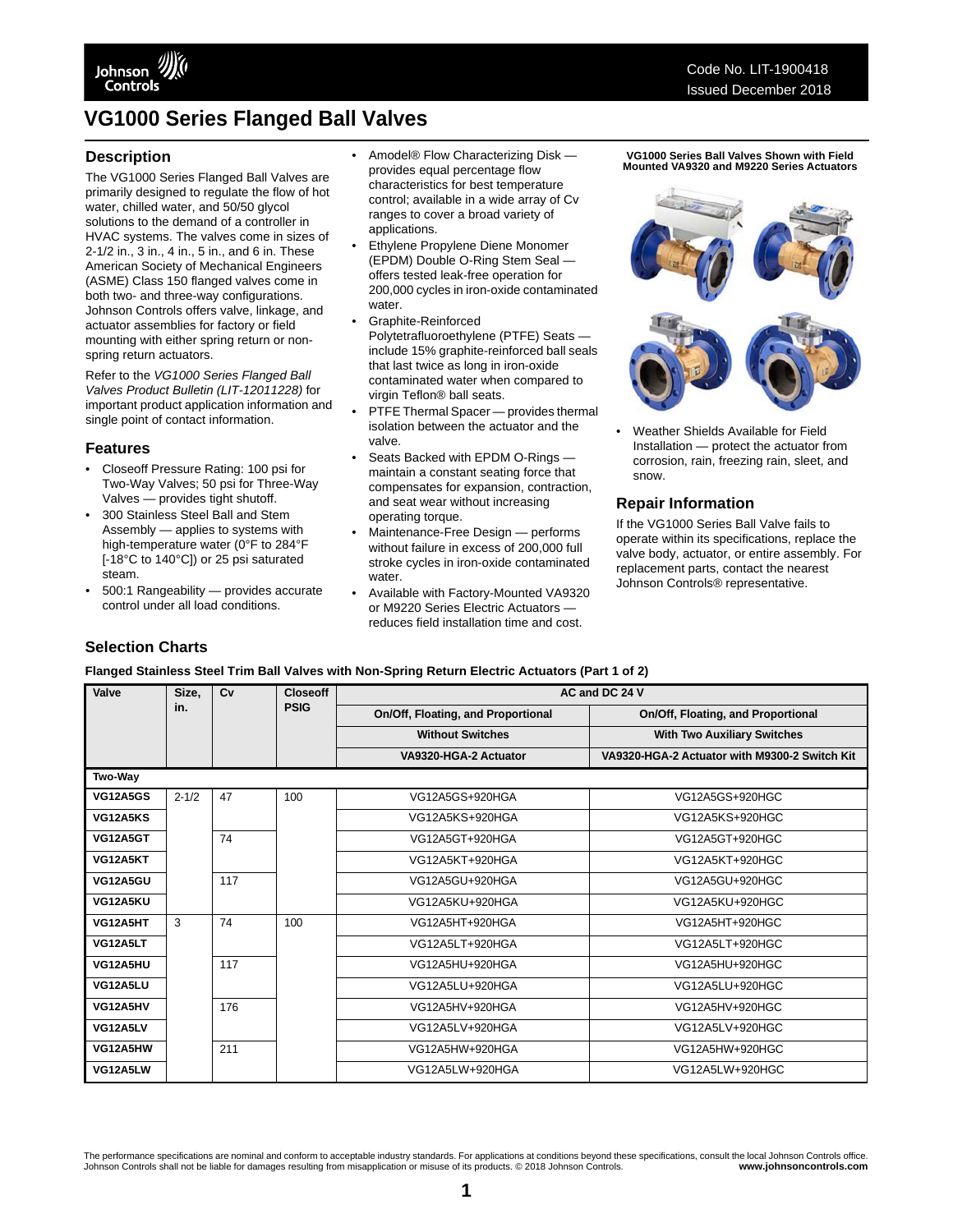**Flanged Stainless Steel Trim Ball Valves with Non-Spring Return Electric Actuators (Part 2 of 2)**

| Valve            | Size,          | Cv      | <b>Closeoff</b> |                                    | AC and DC 24 V                                |
|------------------|----------------|---------|-----------------|------------------------------------|-----------------------------------------------|
|                  | in.            |         | <b>PSIG</b>     | On/Off, Floating, and Proportional | On/Off, Floating, and Proportional            |
|                  |                |         |                 | <b>Without Switches</b>            | <b>With Two Auxiliary Switches</b>            |
|                  |                |         |                 | VA9320-HGA-2 Actuator              | VA9320-HGA-2 Actuator with M9300-2 Switch Kit |
| VG12A5JU         | $\overline{4}$ | 117     | 100             | VG12A5JU+920HGA                    | VG12A5JU+920HGC                               |
| <b>VG12A5JV</b>  |                | 176     |                 | VG12A5JV+920HGA                    | VG12A5JV+920HGC                               |
| VG12A5MW         |                | 190     |                 | VG12A5MW+920HGA                    | VG12A5MW+920HGC                               |
| VG12A5NY         | 5              | 290     |                 | VG12A5NY+920HGA                    | VG12A5NY+920HGC                               |
| VG12A5PZ         | 6              | 350     |                 | VG12A5PZ+920HGA                    | VG12A5PZ+920HGC                               |
| <b>Three-Way</b> |                |         |                 |                                    |                                               |
| <b>VG18A5GS</b>  | $2 - 1/2$      | 47 / 29 | 50              | VG18A5GS+920HGA                    | VG18A5GS+920HGC                               |
| VG18A5KS         |                |         |                 | VG18A5KS+920HGA                    | VG18A5KS+920HGC                               |
| <b>VG18A5GT</b>  |                | 74/47   |                 | VG18A5GT+920HGA                    | VG18A5GT+920HGC                               |
| VG18A5KT         |                |         |                 | VG18A5KT+920HGA                    | VG18A5KT+920HGC                               |
| <b>VG18A5GU</b>  |                | 117/74  |                 | VG18A5GU+920HGA                    | VG18A5GU+920HGC                               |
| VG18A5KU         |                |         |                 | VG18A5KU+920HGA                    | VG18A5KU+920HGC                               |
| VG18A5HT         | 3              | 74/47   | 50              | VG18A5HT+920HGA                    | VG18A5HT+920HGC                               |
| VG18A5LT         |                |         |                 | VG18A5LT+920HGA                    | VG18A5LT+920HGC                               |
| VG18A5HU         |                | 117/74  |                 | VG18A5HU+920HGA                    | VG18A5HU+920HGC                               |
| VG18A5LU         |                |         |                 | VG18A5LU+920HGA                    | VG18A5LU+920HGC                               |
| VG18A5HV         |                | 176/88  |                 | VG18A5HV+920HGA                    | VG18A5HV+920HGC                               |
| VG18A5LV         |                |         |                 | VG18A5LV+920HGA                    | VG18A5LV+920HGC                               |
| VG18A5HW         |                | 211/105 |                 | VG18A5HW+920HGA                    | VG18A5HW+920HGC                               |
| VG18A5LW         |                |         |                 | VG18A5LW+920HGA                    | VG18A5LW+920HGC                               |
| VG18A5JU         | $\overline{4}$ | 117/74  | 50              | VG18A5JU+920HGA                    | VG18A5JU+920HGC                               |
| <b>VG18A5JV</b>  |                | 176/88  |                 | VG18A5JV+920HGA                    | VG18A5JV+920HGC                               |
| VG18A5MW         |                | 190/190 |                 | VG18A5MW+920HGA                    | VG18A5MW+920HGC                               |
| VG18A5NY         | 5              | 290/190 |                 | VG18A5NY+920HGA                    | VG18A5NY+920HGC                               |
| VG18A5PZ         | 6              | 350/180 |                 | VG18A5PZ+920HGA                    | VG18A5PZ+920HGC                               |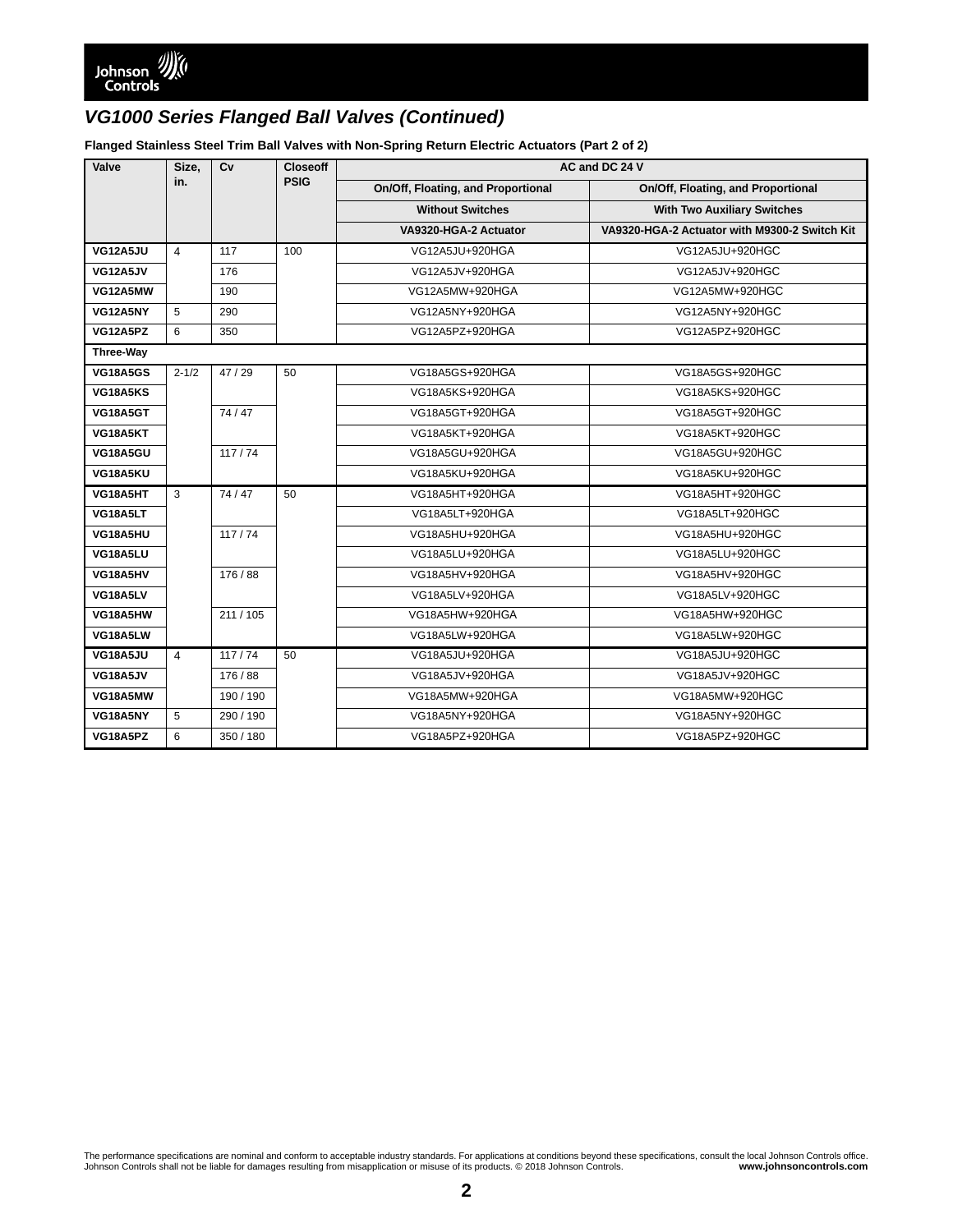**Flanged Stainless Steel Trim Ball Valves with Spring Return Electric Actuators without Switches (Part 1 of 2)**

| Valve                                                                   | Size,          | Cv  | <b>Closeoff</b><br><b>PSIG</b> | <b>AC 24 V</b>                                                              |                    |                 | <b>AC 120 V</b> |
|-------------------------------------------------------------------------|----------------|-----|--------------------------------|-----------------------------------------------------------------------------|--------------------|-----------------|-----------------|
|                                                                         | in.            |     |                                | <b>Floating</b>                                                             | DC 0 to 10 V Prop. | On/Off          | On/Off          |
|                                                                         |                |     |                                | M9220-AGA-3                                                                 | M9220-GGA-3        | M9220-BGA-3     | M9220-BAA-3     |
| Two-Way - Spring Return - Valve Open (Normally Open) - without Switches |                |     |                                |                                                                             |                    |                 |                 |
| <b>VG12A5GS</b>                                                         | $2 - 1/2$      | 47  | 100                            | VG12A5GS+92NAGA                                                             | VG12A5GS+92NGGA    | VG12A5GS+92NBGA | VG12A5GS+92NBAA |
| VG12A5KS                                                                |                |     |                                | VG12A5KS+92NAGA                                                             | VG12A5KS+92NGGA    | VG12A5KS+92NBGA | VG12A5KS+92NBAA |
| <b>VG12A5GT</b>                                                         |                | 74  |                                | VG12A5GT+92NAGA                                                             | VG12A5GT+92NGGA    | VG12A5GT+92NBGA | VG12A5GT+92NBAA |
| VG12A5KT                                                                |                |     |                                | VG12A5KT+92NAGA                                                             | VG12A5KT+92NGGA    | VG12A5KT+92NBGA | VG12A5KT+92NBAA |
| VG12A5GU                                                                |                | 117 |                                | VG12A5GU+92NAGA                                                             | VG12A5GU+92NGGA    | VG12A5GU+92NBGA | VG12A5GU+92NBAA |
| VG12A5KU                                                                |                |     |                                | VG12A5KU+92NAGA                                                             | VG12A5KU+92NGGA    | VG12A5KU+92NBGA | VG12A5KU+92NBAA |
| VG12A5HT                                                                | 3              | 74  | 100                            | VG12A5HT+92NAGA                                                             | VG12A5HT+92NGGA    | VG12A5HT+92NBGA | VG12A5HT+92NBAA |
| VG12A5LT                                                                |                |     |                                | VG12A5LT+92NAGA                                                             | VG12A5LT+92NGGA    | VG12A5LT+92NBGA | VG12A5LT+92NBAA |
| VG12A5HU                                                                |                | 117 |                                | VG12A5HU+92NAGA                                                             | VG12A5HU+92NGGA    | VG12A5HU+92NBGA | VG12A5HU+92NBAA |
| VG12A5LU                                                                |                |     |                                | VG12A5LU+92NAGA                                                             | VG12A5LU+92NGGA    | VG12A5LU+92NBGA | VG12A5LU+92NBAA |
| VG12A5HV                                                                |                | 176 |                                | VG12A5HV+92NAGA                                                             | VG12A5HV+92NGGA    | VG12A5HV+92NBGA | VG12A5HV+92NBAA |
| VG12A5LV                                                                |                |     |                                | VG12A5LV+92NAGA                                                             | VG12A5LV+92NGGA    | VG12A5LV+92NBGA | VG12A5LV+92NBAA |
| VG12A5HW                                                                |                | 211 |                                | VG12A5HW+92NAGA                                                             | VG12A5HW+92NGGA    | VG12A5HW+92NBGA | VG12A5HW+92NBAA |
| VG12A5LW                                                                |                |     |                                | VG12A5LW+92NAGA                                                             | VG12A5LW+92NGGA    | VG12A5LW+92NBGA | VG12A5LW+92NBAA |
| VG12A5JU                                                                | $\overline{4}$ | 117 | 100                            | VG12A5JU+92NAGA                                                             | VG12A5JU+92NGGA    | VG12A5JU+92NBGA | VG12A5JU+92NBAA |
| VG12A5JV                                                                |                | 176 |                                | VG12A5JV+92NAGA                                                             | VG12A5JV+92NGGA    | VG12A5JV+92NBGA | VG12A5JV+92NBAA |
| VG12A5MW                                                                |                | 190 |                                | VG12A5MW+92NAGA                                                             | VG12A5MW+92NGGA    | VG12A5MW+92NBGA | VG12A5MW+92NBAA |
| VG12A5NY                                                                | 5              | 290 |                                | VG12A5NY+92NAGA                                                             | VG12A5NY+92NGGA    | VG12A5NY+92NBGA | VG12A5NY+92NBAA |
| VG12A5PZ                                                                | 6              | 350 |                                | VG12A5PZ+92NAGA                                                             | VG12A5PZ+92NGGA    | VG12A5PZ+92NBGA | VG12A5PZ+92NBAA |
|                                                                         |                |     |                                | Two-Way - Spring Return - Valve Closed (Normally Closed) - without Switches |                    |                 |                 |
| <b>VG12A5GS</b>                                                         | $2 - 1/2$      | 47  | 100                            | VG12A5GS+94NAGA                                                             | VG12A5GS+94NGGA    | VG12A5GS+94NBGA | VG12A5GS+94NBAA |
| VG12A5KS                                                                |                |     |                                | VG12A5KS+94NAGA                                                             | VG12A5KS+94NGGA    | VG12A5KS+94NBGA | VG12A5KS+94NBAA |
| <b>VG12A5GT</b>                                                         |                | 74  |                                | VG12A5GT+94NAGA                                                             | VG12A5GT+94NGGA    | VG12A5GT+94NBGA | VG12A5GT+94NBAA |
| VG12A5KT                                                                |                |     |                                | VG12A5KT+94NAGA                                                             | VG12A5KT+94NGGA    | VG12A5KT+94NBGA | VG12A5KT+94NBAA |
| VG12A5GU                                                                |                | 117 |                                | VG12A5GU+94NAGA                                                             | VG12A5GU+94NGGA    | VG12A5GU+94NBGA | VG12A5GU+94NBAA |
| VG12A5KU                                                                |                |     |                                | VG12A5KU+94NAGA                                                             | VG12A5KU+94NGGA    | VG12A5KU+94NBGA | VG12A5KU+94NBAA |
| VG12A5HT                                                                | 3              | 74  | 100                            | VG12A5HT+94NAGA                                                             | VG12A5HT+94NGGA    | VG12A5HT+94NBGA | VG12A5HT+94NBAA |
| VG12A5LT                                                                |                |     |                                | VG12A5LT+94NAGA                                                             | VG12A5LT+94NGGA    | VG12A5LT+94NBGA | VG12A5LT+94NBAA |
| VG12A5HU                                                                |                | 117 |                                | VG12A5HU+94NAGA                                                             | VG12A5HU+94NGGA    | VG12A5HU+94NBGA | VG12A5HU+94NBAA |
| VG12A5LU                                                                |                |     |                                | VG12A5LU+94NAGA                                                             | VG12A5LU+94NGGA    | VG12A5LU+94NBGA | VG12A5LU+94NBAA |
| VG12A5HV                                                                |                | 176 |                                | VG12A5HV+94NAGA                                                             | VG12A5HV+94NGGA    | VG12A5HV+94NBGA | VG12A5HV+94NBAA |
| VG12A5LV                                                                |                |     |                                | VG12A5LV+94NAGA                                                             | VG12A5LV+94NGGA    | VG12A5LV+94NBGA | VG12A5LV+94NBAA |
| VG12A5HW                                                                |                | 211 |                                | VG12A5HW+94NAGA                                                             | VG12A5HW+94NGGA    | VG12A5HW+94NBGA | VG12A5HW+94NBAA |
| VG12A5LW                                                                |                |     |                                | VG12A5LW+94NAGA                                                             | VG12A5LW+94NGGA    | VG12A5LW+94NBGA | VG12A5LW+94NBAA |
| VG12A5JU                                                                | $\overline{4}$ | 117 | 100                            | VG12A5JU+94NAGA                                                             | VG12A5JU+94NGGA    | VG12A5JU+94NBGA | VG12A5JU+94NBAA |
| VG12A5JV                                                                |                | 176 |                                | VG12A5JV+94NAGA                                                             | VG12A5JV+94NGGA    | VG12A5JV+94NBGA | VG12A5JV+94NBAA |
| VG12A5MW                                                                |                | 190 |                                | VG12A5MW+94NAGA                                                             | VG12A5MW+94NGGA    | VG12A5MW+94NBGA | VG12A5MW+94NBAA |
| VG12A5NY                                                                | 5              | 290 |                                | VG12A5NY+94NAGA                                                             | VG12A5NY+94NGGA    | VG12A5NY+94NBGA | VG12A5NY+94NBAA |
| VG12A5PZ                                                                | 6              | 350 |                                | VG12A5PZ+94NAGA                                                             | VG12A5PZ+94NGGA    | VG12A5PZ+94NBGA | VG12A5PZ+94NBAA |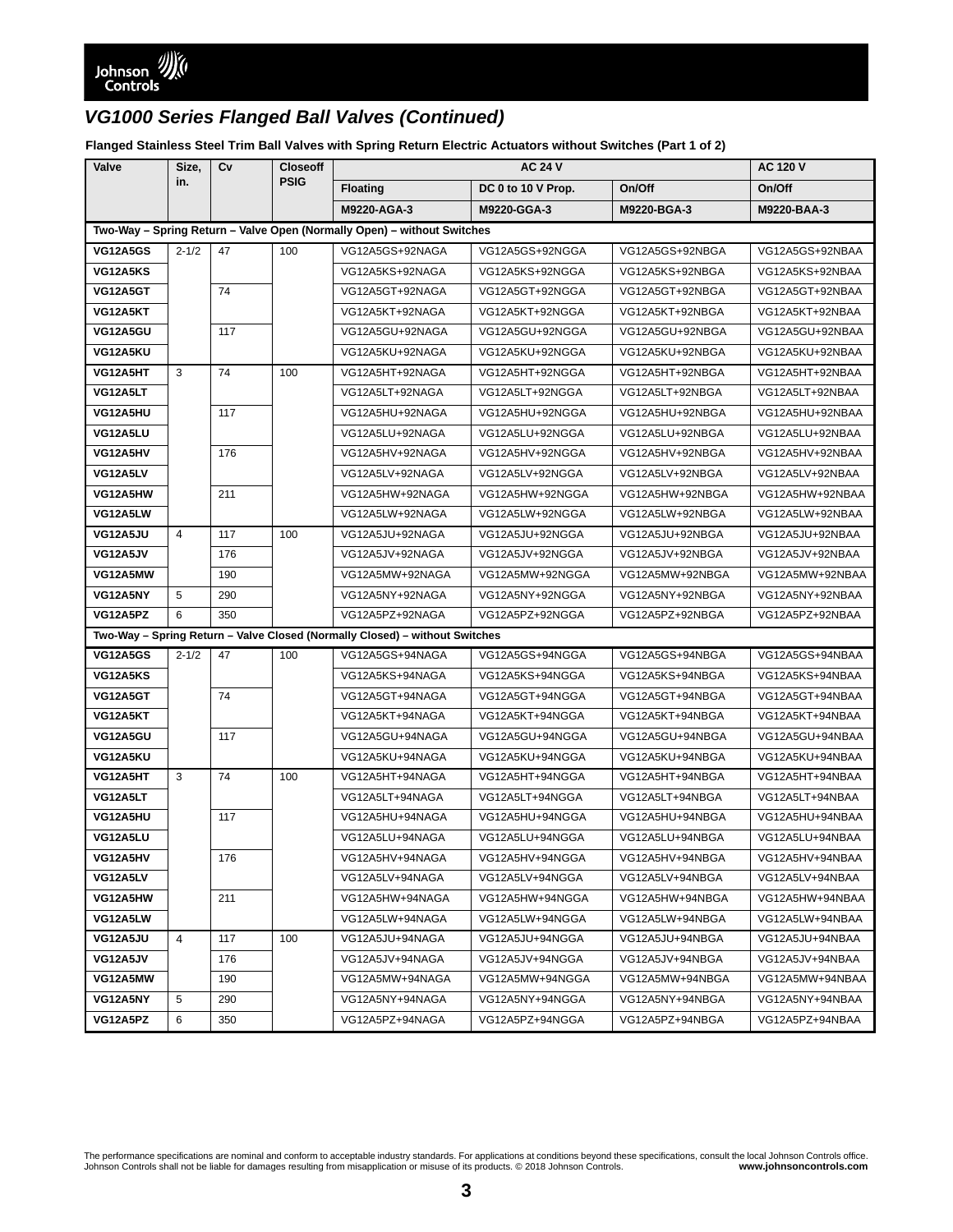**Flanged Stainless Steel Trim Ball Valves with Spring Return Electric Actuators without Switches (Part 2 of 2)**

| Valve                                                                                                  | Size,          | Cv        | <b>Closeoff</b> | <b>AC 24 V</b>  |                    |                 | <b>AC 120 V</b> |
|--------------------------------------------------------------------------------------------------------|----------------|-----------|-----------------|-----------------|--------------------|-----------------|-----------------|
|                                                                                                        | in.            |           | <b>PSIG</b>     | <b>Floating</b> | DC 0 to 10 V Prop. | On/Off          | On/Off          |
|                                                                                                        |                |           |                 | M9220-AGA-3     | M9220-GGA-3        | M9220-BGA-3     | M9220-BAA-3     |
| Three-Way - Spring Return Counterclockwise - Port A (Coil) Open to Port AB (Common) - without Switches |                |           |                 |                 |                    |                 |                 |
| <b>VG18A5GS</b>                                                                                        | $2 - 1/2$      | 47/29     | 50              | VG18A5GS+92NAGA | VG18A5GS+92NGGA    | VG18A5GS+92NBGA | VG18A5GS+92NBAA |
| <b>VG18A5K</b>                                                                                         |                |           |                 | VG18A5KS+92NAGA | VG18A5KS+92NGGA    | VG18A5KS+92NBGA | VG18A5KS+92NBAA |
| VG18A5GT                                                                                               |                | 74 / 47   |                 | VG18A5GT+92NAGA | VG18A5GT+92NGGA    | VG18A5GT+92NBGA | VG18A5GT+92NBAA |
| VG18A5KT                                                                                               |                |           |                 | VG18A5KT+92NAGA | VG18A5KT+92NGGA    | VG18A5KT+92NBGA | VG18A5KT+92NBAA |
| VG18A5GU                                                                                               |                | 117/74    |                 | VG18A5GU+92NAGA | VG18A5GU+92NGGA    | VG18A5GU+92NBGA | VG18A5GU+92NBAA |
| VG18A5KU                                                                                               |                |           |                 | VG18A5KU+92NAGA | VG18A5KU+92NGGA    | VG18A5KU+92NBGA | VG18A5KU+92NBAA |
| VG18A5HT                                                                                               | 3              | 74 / 47   | 50              | VG18A5HT+92NAGA | VG18A5HT+92NGGA    | VG18A5HT+92NBGA | VG18A5HT+92NBAA |
| VG18A5LT                                                                                               |                |           |                 | VG18A5LT+92NAGA | VG18A5LT+92NGGA    | VG18A5LT+92NBGA | VG18A5LT+92NBAA |
| VG18A5HU                                                                                               |                | 117/74    |                 | VG18A5HU+92NAGA | VG18A5HU+92NGGA    | VG18A5HU+92NBGA | VG18A5HU+92NBAA |
| VG18A5LU                                                                                               |                |           |                 | VG18A5LU+92NAGA | VG18A5LU+92NGGA    | VG18A5LU+92NBGA | VG18A5LU+92NBAA |
| VG18A5HV                                                                                               |                | 176 / 88  |                 | VG18A5HV+92NAGA | VG18A5HV+92NGGA    | VG18A5HV+92NBGA | VG18A5HV+92NBAA |
| VG18A5LV                                                                                               |                |           |                 | VG18A5LV+92NAGA | VG18A5LV+92NGGA    | VG18A5LV+92NBGA | VG18A5LV+92NBAA |
| VG18A5HW                                                                                               |                | 211 / 105 |                 | VG18A5HW+92NAGA | VG18A5HW+92NGGA    | VG18A5HW+92NBGA | VG18A5HW+92NBAA |
| VG18A5LW                                                                                               |                |           |                 | VG18A5LW+92NAGA | VG18A5LW+92NGGA    | VG18A5LW+92NBGA | VG18A5LW+92NBAA |
| VG18A5JU                                                                                               | $\overline{4}$ | 117/74    | 50              | VG18A5JU+92NAGA | VG18A5JU+92NGGA    | VG18A5JU+92NBGA | VG18A5JU+92NBAA |
| VG18A5JV                                                                                               |                | 176 / 88  |                 | VG18A5JV+92NAGA | VG18A5JV+92NGGA    | VG18A5JV+92NBGA | VG18A5JV+92NBAA |
| VG18A5MW                                                                                               |                | 190 / 190 |                 | VG18A5MW+92NAGA | VG18A5MW+92NGGA    | VG18A5MW+92NBGA | VG18A5MW+92NBAA |
| VG18A5NY                                                                                               | 5              | 290 / 190 |                 | VG18A5NY+92NAGA | VG18A5NY+92NGGA    | VG18A5NY+92NBGA | VG18A5NY+92NBAA |
| VG18A5PZ                                                                                               | 6              | 350 / 180 |                 | VG18A5PZ+92NAGA | VG18A5PZ+92NGGA    | VG18A5PZ+92NBGA | VG18A5PZ+92NBAA |
| Three-Way - Spring Return Clockwise - Port B (Bypass) Open to Port AB (Common) - without Switches      |                |           |                 |                 |                    |                 |                 |
| <b>VG18A5GS</b>                                                                                        | $2 - 1/2$      | 47/29     | 50              | VG18A5GS+94NAGA | VG18A5GS+94NGGA    | VG18A5GS+94NBGA | VG18A5GS+94NBAA |
| VG18A5KS                                                                                               |                |           |                 | VG18A5KS+94NAGA | VG18A5KS+94NGGA    | VG18A5KS+94NBGA | VG18A5KS+94NBAA |
| VG18A5GT                                                                                               |                | 74/47     |                 | VG18A5GT+94NAGA | VG18A5GT+94NGGA    | VG18A5GT+94NBGA | VG18A5GT+94NBAA |
| VG18A5KT                                                                                               |                |           |                 | VG18A5KT+94NAGA | VG18A5KT+94NGGA    | VG18A5KT+94NBGA | VG18A5KT+94NBAA |
| VG18A5GU                                                                                               |                | 117/74    |                 | VG18A5GU+94NAGA | VG18A5GU+94NGGA    | VG18A5GU+94NBGA | VG18A5GU+94NBAA |
| VG18A5KU                                                                                               |                |           |                 | VG18A5KU+94NAGA | VG18A5KU+94NGGA    | VG18A5KU+94NBGA | VG18A5KU+94NBAA |
| VG18A5HT                                                                                               | 3              | 74 / 47   | 50              | VG18A5HT+94NAGA | VG18A5HT+94NGGA    | VG18A5HT+94NBGA | VG18A5HT+94NBAA |
| VG18A5LT                                                                                               |                |           |                 | VG18A5LT+94NAGA | VG18A5LT+94NGGA    | VG18A5LT+94NBGA | VG18A5LT+94NBAA |
| VG18A5HU                                                                                               |                | 117/74    |                 | VG18A5HU+94NAGA | VG18A5HU+94NGGA    | VG18A5HU+94NBGA | VG18A5HU+94NBAA |
| VG18A5LU                                                                                               |                |           |                 | VG18A5LU+94NAGA | VG18A5LU+94NGGA    | VG18A5LU+94NBGA | VG18A5LU+94NBAA |
| VG18A5HV                                                                                               |                | 176 / 88  |                 | VG18A5HV+94NAGA | VG18A5HV+94NGGA    | VG18A5HV+94NBGA | VG18A5HV+94NBAA |
| VG18A5LV                                                                                               |                |           |                 | VG18A5LV+94NAGA | VG18A5LV+94NGGA    | VG18A5LV+94NBGA | VG18A5LV+94NBAA |
| VG18A5HW                                                                                               |                | 211 / 105 |                 | VG18A5HW+94NAGA | VG18A5HW+94NGGA    | VG18A5HW+94NBGA | VG18A5HW+94NBAA |
| VG18A5LW                                                                                               |                |           |                 | VG18A5LW+94NAGA | VG18A5LW+94NGGA    | VG18A5LW+94NBGA | VG18A5LW+94NBAA |
| VG18A5JU                                                                                               | $\overline{4}$ | 117/74    | 50              | VG18A5JU+94NAGA | VG18A5JU+94NGGA    | VG18A5JU+94NBGA | VG18A5JU+94NBAA |
| VG18A5JV                                                                                               |                | 176 / 88  |                 | VG18A5JV+94NAGA | VG18A5JV+94NGGA    | VG18A5JV+94NBGA | VG18A5JV+94NBAA |
| VG18A5MW                                                                                               |                | 190/190   |                 | VG18A5MW+94NAGA | VG18A5MW+94NGGA    | VG18A5MW+94NBGA | VG18A5MW+94NBAA |
| VG18A5NY                                                                                               | 5              | 290 / 190 |                 | VG18A5NY+94NAGA | VG18A5NY+94NGGA    | VG18A5NY+94NBGA | VG18A5NY+94NBAA |
| VG18A5PZ                                                                                               | 6              | 350 / 180 |                 | VG18A5PZ+94NAGA | VG18A5PZ+94NGGA    | VG18A5PZ+94NBGA | VG18A5PZ+94NBAA |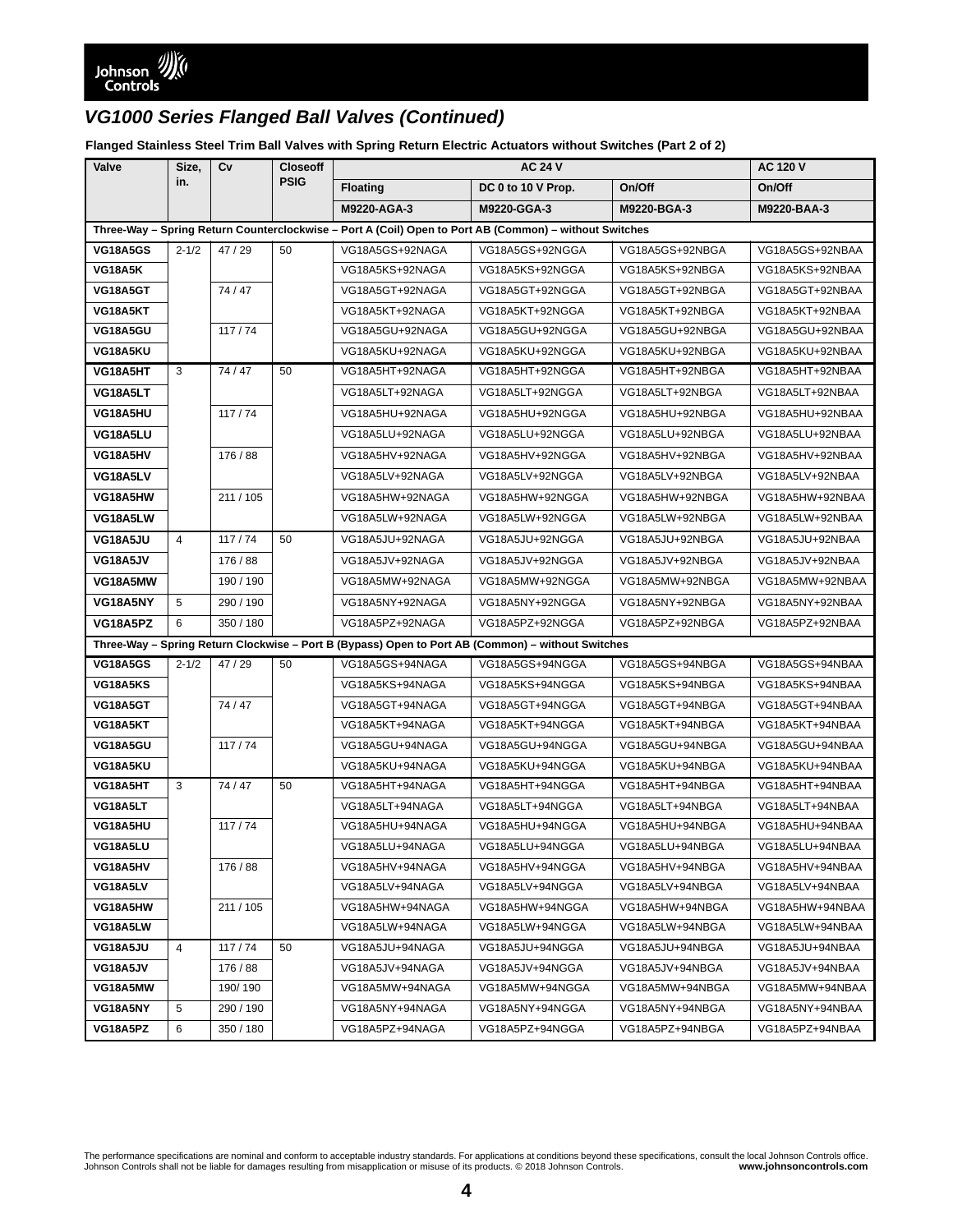**Flanged Stainless Steel Trim Ball Valves with Spring Return Electric Actuators with Two Switches (Part 1 of 2)**

| Valve<br>Size,                                                                     |                | Cv  | <b>Closeoff</b> | <b>AC 24 V</b>                                                                         |                    |                 | <b>AC 120 V</b> |
|------------------------------------------------------------------------------------|----------------|-----|-----------------|----------------------------------------------------------------------------------------|--------------------|-----------------|-----------------|
|                                                                                    | in.            |     | <b>PSIG</b>     | <b>Floating</b>                                                                        | DC 0 to 10 V Prop. | On/Off          | On/Off          |
|                                                                                    |                |     |                 | M9220-AGC-3                                                                            | M9220-GGC-3        | M9220-BGC-3     | M9220-BAC-3     |
| Two-Way - Spring Return - Valve Open (Normally Open) - with Two Auxiliary Switches |                |     |                 |                                                                                        |                    |                 |                 |
| <b>VG12A5GS</b>                                                                    | $2 - 1/2$      | 47  | 100             | VG12A5GS+92NAGC                                                                        | VG12A5GS+92NGGC    | VG12A5GS+92NBGC | VG12A5GS+92NBAC |
| <b>VG12A5KS</b>                                                                    |                |     |                 | VG12A5KS+92NAGC                                                                        | VG12A5KS+92NGGC    | VG12A5KS+92NBGC | VG12A5KS+92NBAC |
| VG12A5GT                                                                           |                | 74  |                 | VG12A5GT+92NAGC                                                                        | VG12A5GT+92NGGC    | VG12A5GT+92NBGC | VG12A5GT+92NBAC |
| VG12A5KT                                                                           |                |     |                 | VG12A5KT+92NAGC                                                                        | VG12A5KT+92NGGC    | VG12A5KT+92NBGC | VG12A5KT+92NBAC |
| VG12A5GU                                                                           |                | 117 |                 | VG12A5GU+92NAGC                                                                        | VG12A5GU+92NGGC    | VG12A5GU+92NBGC | VG12A5GU+92NBAC |
| VG12A5KU                                                                           |                |     |                 | VG12A5KU+92NAGC                                                                        | VG12A5KU+92NGGC    | VG12A5KU+92NBGC | VG12A5KU+92NBAC |
| VG12A5HT                                                                           | 3              | 74  | 100             | VG12A5HT+92NAGC                                                                        | VG12A5HT+92NGGC    | VG12A5HT+92NBGC | VG12A5HT+92NBAC |
| VG12A5LT                                                                           |                |     |                 | VG12A5LT+92NAGC                                                                        | VG12A5LT+92NGGC    | VG12A5LT+92NBGC | VG12A5LT+92NBAC |
| VG12A5HU                                                                           |                | 117 |                 | VG12A5HU+92NAGC                                                                        | VG12A5HU+92NGGC    | VG12A5HU+92NBGC | VG12A5HU+92NBAC |
| VG12A5LU                                                                           |                |     |                 | VG12A5LU+92NAGC                                                                        | VG12A5LU+92NGGC    | VG12A5LU+92NBGC | VG12A5LU+92NBAC |
| VG12A5HV                                                                           |                | 176 |                 | VG12A5HV+92NAGC                                                                        | VG12A5HV+92NGGC    | VG12A5HV+92NBGC | VG12A5HV+92NBAC |
| VG12A5LV                                                                           |                |     |                 | VG12A5LV+92NAGC                                                                        | VG12A5LV+92NGGC    | VG12A5LV+92NBGC | VG12A5LV+92NBAC |
| VG12A5HW                                                                           |                | 211 |                 | VG12A5HW+92NAGC                                                                        | VG12A5HW+92NGGC    | VG12A5HW+92NBGC | VG12A5HW+92NBAC |
| VG12A5LW                                                                           |                |     |                 | VG12A5LW+92NAGC                                                                        | VG12A5LW+92NGGC    | VG12A5LW+92NBGC | VG12A5LW+92NBAC |
| VG12A5JU                                                                           | $\overline{4}$ | 117 | 100             | VG12A5JU+92NAGC                                                                        | VG12A5JU+92NGGC    | VG12A5JU+92NBGC | VG12A5JU+92NBAC |
| VG12A5JV                                                                           |                | 176 |                 | VG12A5JV+92NAGC                                                                        | VG12A5JV+92NGGC    | VG12A5JV+92NBGC | VG12A5JV+92NBAC |
| VG12A5MW                                                                           |                | 190 |                 | VG12A5MW+92NAGC                                                                        | VG12A5MW+92NGGC    | VG12A5MW+92NBGC | VG12A5MW+92NBAC |
| VG12A5NY                                                                           | 5              | 290 |                 | VG12A5NY+92NAGC                                                                        | VG12A5NY+92NGGC    | VG12A5NY+92NBGC | VG12A5NY+92NBAC |
| VG12A5PZ                                                                           | 6              | 350 |                 | VG12A5PZ+92NAGC                                                                        | VG12A5PZ+92NGGC    | VG12A5PZ+92NBGC | VG12A5PZ+92NBAC |
|                                                                                    |                |     |                 | Two-Way - Spring Return - Valve Closed (Normally Closed) - with Two Auxiliary Switches |                    |                 |                 |
| <b>VG12A5GS</b>                                                                    | $2 - 1/2$      | 47  | 100             | VG12A5GS+94NAGC                                                                        | VG12A5GS+94NGGC    | VG12A5GS+94NBGC | VG12A5GS+94NBAC |
| VG12A5KS                                                                           |                |     |                 | VG12A5KS+94NAGC                                                                        | VG12A5KS+94NGGC    | VG12A5KS+94NBGC | VG12A5KS+94NBAC |
| VG12A5GT                                                                           |                | 74  |                 | VG12A5GT+94NAGC                                                                        | VG12A5GT+94NGGC    | VG12A5GT+94NBGC | VG12A5GT+94NBAC |
| VG12A5KT                                                                           |                |     |                 | VG12A5KT+94NAGC                                                                        | VG12A5KT+94NGGC    | VG12A5KT+94NBGC | VG12A5KT+94NBAC |
| VG12A5GU                                                                           |                | 117 |                 | VG12A5GU+94NAGC                                                                        | VG12A5GU+94NGGC    | VG12A5GU+94NBGC | VG12A5GU+94NBAC |
| VG12A5KU                                                                           |                |     |                 | VG12A5KU+94NAGC                                                                        | VG12A5KU+942NGGC   | VG12A5KU+94NBGC | VG12A5KU+94NBAC |
| VG12A5HT                                                                           | 3              | 74  | 100             | VG12A5HT+94NAGC                                                                        | VG12A5HT+94NGGC    | VG12A5HT+94NBGC | VG12A5HT+94NBAC |
| VG12A5LT                                                                           |                |     |                 | VG12A5LT+94NAGC                                                                        | VG12A5LT+94NGGC    | VG12A5LT+94NBGC | VG12A5LT+94NBAC |
| VG12A5HU                                                                           |                | 117 |                 | VG12A5HU+94NAGC                                                                        | VG12A5HU+94NGGC    | VG12A5HU+94NBGC | VG12A5HU+94NBAC |
| VG12A5LU                                                                           |                |     |                 | VG12A5LU+94NAGC                                                                        | VG12A5LU+94NGGC    | VG12A5LU+94NBGC | VG12A5LU+94NBAC |
| VG12A5HV                                                                           |                | 176 |                 | VG12A5HV+94NAGC                                                                        | VG12A5HV+94NGGC    | VG12A5HV+94NBGC | VG12A5HV+94NBAC |
| VG12A5LV                                                                           |                |     |                 | VG12A5LV+94NAGC                                                                        | VG12A5LV+94NGGC    | VG12A5LV+94NBGC | VG18A5LV+94NBAC |
| VG12A5HW                                                                           |                | 211 |                 | VG12A5HW+94NAGC                                                                        | VG12A5HW+94NGGC    | VG12A5HW+94NBGC | VG12A5HW+94NBAC |
| VG12A5LW                                                                           |                |     |                 | VG12A5LW+94NAGC                                                                        | VG12A5LW+94NGGC    | VG12A5LW+94NBGC | VG12A5LW+94NBAC |
| VG12A5JU                                                                           | $\overline{4}$ | 117 | 100             | VG12A5JU+94NAGC                                                                        | VG12A5JU+94NGGC    | VG12A5JU+94NBGC | VG12A5JU+94NBAC |
| VG12A5JV                                                                           |                | 176 |                 | VG12A5JV+94NAGC                                                                        | VG12A5JV+94NGGC    | VG12A5JV+94NBGC | VG12A5JV+94NBAC |
| VG12A5MW                                                                           |                | 190 |                 | VG12A5MW+94NAGC                                                                        | VG12A5MW+94NGGC    | VG12A5MW+94NBGC | VG12A5MW+94NBAC |
| VG12A5NY                                                                           | 5              | 290 |                 | VG12A5NY+94NAGC                                                                        | VG12A5NY+94NGGC    | VG12A5NY+94NBGC | VG12A5NY+94NBAC |
| VG12A5PZ                                                                           | 6              | 350 |                 | VG12A5PZ+94NAGC                                                                        | VG12A5PZ+94NGGC    | VG12A5PZ+94NBGC | VG12A5PZ+94NBAC |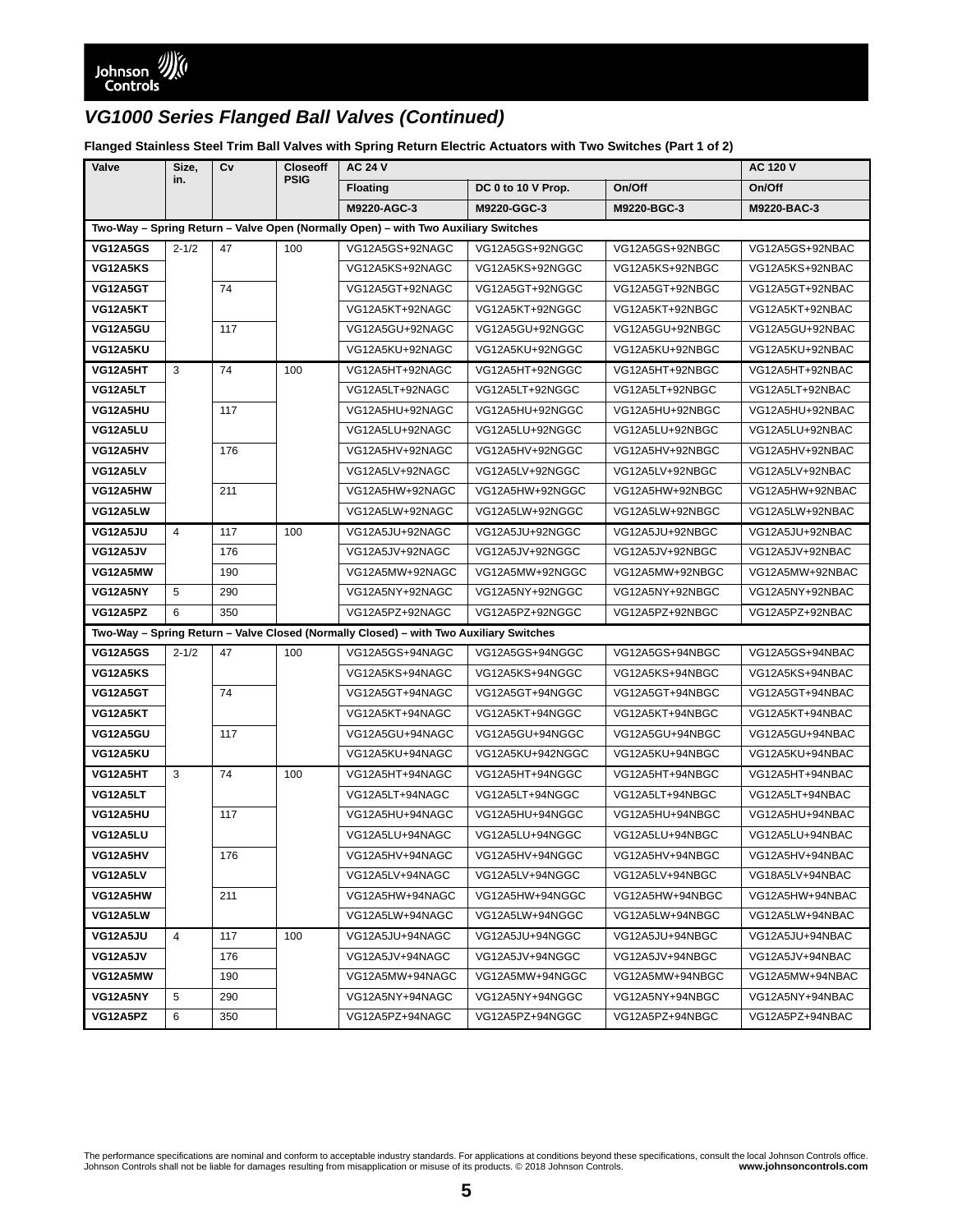**Flanged Stainless Steel Trim Ball Valves with Spring Return Electric Actuators with Two Switches (Part 2 of 2)**

| Valve                                                                                                             | Size,          | Cv        | <b>Closeoff</b> | <b>AC 24 V</b>  | <b>AC 120 V</b>                                                                                              |                 |                 |
|-------------------------------------------------------------------------------------------------------------------|----------------|-----------|-----------------|-----------------|--------------------------------------------------------------------------------------------------------------|-----------------|-----------------|
|                                                                                                                   | in.            |           | <b>PSIG</b>     | <b>Floating</b> | DC 0 to 10 V Prop.                                                                                           | On/Off          | On/Off          |
|                                                                                                                   |                |           |                 | M9220-AGC-3     | M9220-GGC-3                                                                                                  | M9220-BGC-3     | M9220-BAC-3     |
| Three-Way - Spring Return Counterclockwise - Port A (Coil) Open to Port AB (Common) - with Two Auxiliary Switches |                |           |                 |                 |                                                                                                              |                 |                 |
| <b>VG18A5GS</b>                                                                                                   | $2 - 1/2$      | 47/29     | 50              | VG18A5GS+92NAGC | VG18A5GS+92NGGC                                                                                              | VG18A5GS+92NBGC | VG18A5GS+92NBAC |
| <b>VG18A5KS</b>                                                                                                   |                |           |                 | VG18A5KS+92NAGC | VG18A5KS+92NGGC                                                                                              | VG18A5KS+92NBGC | VG18A5KS+92NBAC |
| VG18A5GT                                                                                                          |                | 74/47     |                 | VG18A5GT+92NAGC | VG18A5GT+92NGGC                                                                                              | VG18A5GT+92NBGC | VG18A5GT+92NBAC |
| VG18A5KT                                                                                                          |                |           |                 | VG18A5KT+92NAGC | VG18A5KT+92NGGC                                                                                              | VG18A5KT+92NBGC | VG18A5KT+92NBAC |
| VG18A5GU                                                                                                          |                | 117/74    |                 | VG18A5GU+92NAGC | VG18A5GU+92NGGC                                                                                              | VG18A5GU+92NBGC | VG18A5GU+92NBAC |
| VG18A5KU                                                                                                          |                |           |                 | VG18A5KU+92NAGC | VG18A5KU+92NGGC                                                                                              | VG18A5KU+92NBGC | VG18A5KU+92NBAC |
| VG18A5HT                                                                                                          | 3              | 74/47     | 50              | VG18A5HT+92NAGC | VG18A5HT+92NGGC                                                                                              | VG18A5HT+92NBGC | VG18A5HT+92NBAC |
| VG18A5LT                                                                                                          |                |           |                 | VG18A5LT+92NAGC | VG18A5LT+92NGGC                                                                                              | VG18A5LT+92NBGC | VG18A5LT+92NBAC |
| VG18A5HU                                                                                                          |                | 117/74    |                 | VG18A5HU+92NAGC | VG18A5HU+92NGGC                                                                                              | VG18A5HU+92NBGC | VG18A5HU+92NBAC |
| VG18A5LU                                                                                                          |                |           |                 | VG18A5LU+92NAGC | VG18A5LU+92NGGC                                                                                              | VG18A5LU+92NBGC | VG18A5LU+92NBAC |
| VG18A5HV                                                                                                          |                | 176 / 88  |                 | VG18A5HV+92NAGC | VG18A5HV+92NGGC                                                                                              | VG18A5HV+92NBGC | VG18A5HV+92NBAC |
| VG18A5LV                                                                                                          |                |           |                 | VG18A5LV+92NAGC | VG18A5LV+92NGGC                                                                                              | VG18A5LV+92NBGC | VG18A5LV+92NBAC |
| VG18A5HW                                                                                                          |                | 211 / 105 |                 | VG18A5HW+92NAGC | VG18A5HW+92NGGC                                                                                              | VG18A5HW+92NBGC | VG18A5HW+92NBAC |
| VG18A5LW                                                                                                          |                |           |                 | VG18A5LW+92NAGC | VG18A5LW+92NGGC                                                                                              | VG18A5LW+92NBGC | VG18A5LW+92NBAC |
| <b>VG18A5JU</b>                                                                                                   | $\overline{4}$ | 117/74    | 50              | VG18A5JU+92NAGC | VG18A5JU+92NGGC                                                                                              | VG18A5JU+92NBGC | VG18A5JU+92NBAC |
| VG18A5JV                                                                                                          |                | 176 / 88  |                 | VG18A5JV+92NAGC | VG18A5JV+92NGGC                                                                                              | VG18A5JV+92NBGC | VG18A5JV+92NBAC |
| VG18A5MW                                                                                                          |                | 190 / 190 |                 | VG18A5MW+92NAGC | VG18A5MW+92NGGC                                                                                              | VG18A5MW+92NBGC | VG18A5MW+92NBAC |
| VG18A5NY                                                                                                          | 5              | 290 / 190 |                 | VG18A5NY+92NAGC | VG18A5NY+92NGGC                                                                                              | VG18A5NY+92NBGC | VG18A5NY+92NBAC |
| VG18A5PZ                                                                                                          | 6              | 350 / 180 |                 | VG18A5PZ+92NAGC | VG18A5PZ+92NGGC                                                                                              | VG18A5PZ+92NBGC | VG18A5PZ+92NBAC |
|                                                                                                                   |                |           |                 |                 | Three-Way - Spring Return Clockwise - Port B (Bypass) Open to Port AB (Common) - with Two Auxiliary Switches |                 |                 |
| <b>VG18A5GS</b>                                                                                                   | $2 - 1/2$      | 47/29     | 50              | VG18A5GS+94NAGC | VG18A5GS+94NGGC                                                                                              | VG18A5GS+94NBGC | VG18A5GS+94NBAC |
| <b>VG18A5KS</b>                                                                                                   |                |           |                 | VG18A5KS+94NAGC | VG18A5KS+94NGGC                                                                                              | VG18A5KS+94NBGC | VG18A5KS+94NBAC |
| VG18A5GT                                                                                                          |                | 74/47     |                 | VG18A5GT+94NAGC | VG18A5GT+94NGGC                                                                                              | VG18A5GT+94NBGC | VG18A5GT+94NBAC |
| VG18A5KT                                                                                                          |                |           |                 | VG18A5KT+94NAGC | VG18A5KT+94NGGC                                                                                              | VG18A5KT+94NBGC | VG18A5KT+94NBAC |
| VG18A5GU                                                                                                          |                | 117/74    |                 | VG18A5GU+94NAGC | VG18A5GU+94NGGC                                                                                              | VG18A5GU+94NBGC | VG18A5GU+94NBAC |
| VG18A5KU                                                                                                          |                |           |                 | VG18A5KU+94NAGC | VG18A5KU+94NGGC                                                                                              | VG18A5KU+94NBGC | VG18A5KU+94NBAC |
| VG18A5HT                                                                                                          | 3              | 74/47     | 50              | VG18A5HT+94NAGC | VG18A5HT+94NGGC                                                                                              | VG18A5HT+94NBGC | VG18A5HT+94NBAC |
| VG18A5LT                                                                                                          |                |           |                 | VG18A5LT+94NAGC | VG18A5LT+94NGGC                                                                                              | VG18A5LT+94NBGC | VG18A5LT+94NBAC |
| VG18A5HU                                                                                                          |                | 117/74    |                 | VG18A5HU+94NAGC | VG18A5HU+94NGGC                                                                                              | VG18A5HU+94NBGC | VG18A5HU+94NBAC |
| VG18A5LU                                                                                                          |                |           |                 | VG18A5LU+94NAGC | VG18A5LU+94NGGC                                                                                              | VG18A5LU+94NBGC | VG18A5LU+94NBAC |
| VG18A5HV                                                                                                          |                | 176 / 88  |                 | VG18A5HV+94NAGC | VG18A5HV+94NGGC                                                                                              | VG18A5HV+94NBGC | VG18A5HV+94NBAC |
| VG18A5LV                                                                                                          |                |           |                 | VG18A5LV+94NAGC | VG18A5LV+94NGGC                                                                                              | VG18A5LV+94NBGC | VG18A5LV+94NBAC |
| VG18A5HW                                                                                                          |                | 211 / 105 |                 | VG18A5HW+94NAGC | VG18A5HW+94NGGC                                                                                              | VG18A5HW+94NBGC | VG18A5HW+94NBAC |
| VG18A5LW                                                                                                          |                |           |                 | VG18A5LW+94NAGC | VG18A5LW+94NGGC                                                                                              | VG18A5LW+94NBGC | VG18A5LW+94NBAC |
| VG18A5JU                                                                                                          | $\overline{4}$ | 117/74    | 50              | VG18A5JU+94NAGC | VG18A5JU+94NGGC                                                                                              | VG18A5JU+94NBGC | VG18A5JU+94NBAC |
| VG18A5JV                                                                                                          |                | 176 / 88  |                 | VG18A5JV+94NAGC | VG18A5JV+94NGGC                                                                                              | VG18A5JV+94NBGC | VG18A5JV+94NBAC |
| VG18A5MW                                                                                                          |                | 190 / 190 |                 | VG18A5MW+94NAGC | VG18A5MW+94NGGC                                                                                              | VG18A5MW+94NBGC | VG18A5MW+94NBAC |
| VG18A5NY                                                                                                          | 5              | 290 / 190 |                 | VG18A5NY+94NAGC | VG18A5NY+94NGGC                                                                                              | VG18A5NY+94NBGC | VG18A5NY+94NBAC |
| VG18A5PZ                                                                                                          | 6              | 350 / 180 |                 | VG18A5PZ+94NAGC | VG18A5PZ+94NGGC                                                                                              | VG18A5PZ+94NBGC | VG18A5PZ+94NBAC |